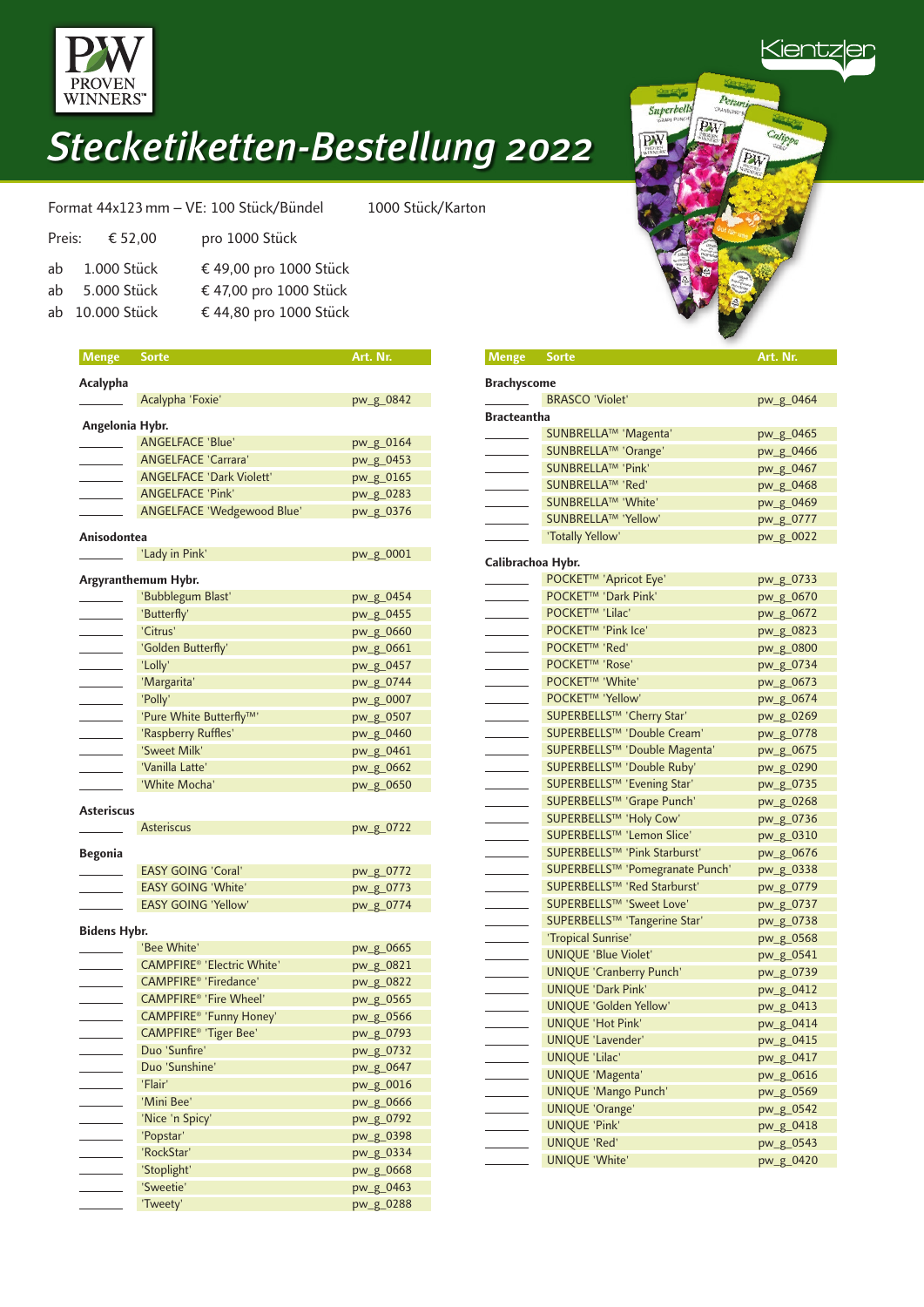



| <b>Menge</b> Sorte |                                       | Art. Nr.  |
|--------------------|---------------------------------------|-----------|
|                    |                                       |           |
|                    | Chrysocephalum Hybr.                  |           |
|                    | 'Desert Gold'                         | pw_g_0176 |
| Cosmos             |                                       |           |
|                    | 'Chocamocha'                          | pw_g_0035 |
| <b>Dianthus</b>    |                                       |           |
|                    | 'Big Touch'                           | pw_g_0745 |
|                    | 'Finger Touch'                        | pw_g_0843 |
|                    | DEVON COTTAGE™ 'Blush'                | pw_g_0527 |
|                    | DEVON COTTAGE™ 'Dark Red'             | pw_g_0528 |
|                    | DEVON COTTAGE™ 'Devon Dove'           | pw_g_0529 |
|                    | DEVON COTTAGE™ 'Devon Pinball Wizard' | pw_g_0570 |
|                    | DEVON COTTAGE™ 'Devon Wizard'         | pw_g_0530 |
|                    | DEVON COTTAGE™ 'Pink'                 | pw_g_0531 |
|                    | DEVON COTTAGE™ 'Soft Red'             | pw_g_0532 |
|                    | <b>WAIKIKI 'Pink'</b>                 | pw_g_0405 |
|                    | <b>WAIKIKI 'White'</b>                | pw_g_0406 |
|                    |                                       |           |
| Diascia            |                                       |           |
|                    | BREEZEE™ 'Appleblossom'               | pw_g_0181 |
|                    | BREEZEE™ 'Plus Apricot'               | pw_g_0178 |
|                    | BREEZEE™ 'Plus Flamingo'              | pw_g_0180 |
|                    | BREEZEE™ 'Plus Orange'                | pw_g_0291 |
|                    | BREEZEE™ 'Plus Pink'                  | pw_g_0473 |
|                    | BREEZEE <sup>™</sup> 'Plus Red'       | pw_g_0183 |
|                    | BREEZEE™ 'Plus White'                 | pw_g_0474 |
| Felicia            |                                       |           |
|                    | 'Forever Blue'                        | pw_g_0428 |
|                    |                                       |           |
| Fuchsia Hybr.      |                                       |           |
|                    | SHADOW DANCER™ 'Albina'               | pw_g_0475 |
|                    | SHADOW DANCER™ 'Alexa'                | pw_g_0824 |
|                    | SHADOW DANCER™ 'Amelie'               | pw_g_0311 |
|                    | SHADOW DANCER™ 'Anna'                 | pw_g_0312 |
|                    | SHADOW DANCER™ 'Carlotta'             | pw_g_0039 |
|                    | SHADOW DANCER™ 'Carolina'             | pw_g_0449 |
|                    | SHADOW DANCER™ 'Gene'                 | pw_g_0047 |
|                    | SHADOW DANCER™ 'Helena'               | pw_g_0429 |
|                    | SHADOW DANCER™ 'Marcia'               | pw_g_0041 |
|                    | SHADOW DANCER™ 'Mila'                 | pw_g_0825 |
|                    | SHADOW DANCER™ 'Naomi'                | pw_g_0826 |
|                    | SHADOW DANCER™ 'Nelli'                | pw_g_0617 |
|                    | SHADOW DANCER™ 'Nora'                 | pw_g_0476 |
|                    | SHADOW DANCER™ 'Peggy'                | pw_g_0048 |
|                    | SHADOW DANCER™ 'Rosella'              | pw_g_0043 |
|                    | SHADOW DANCER™ 'Shanaya'              | pw_g_0827 |
|                    | 'Sundancer'                           | pw_g_0317 |

| Menge Sorte       |                                      | Art. Nr.               |
|-------------------|--------------------------------------|------------------------|
| Gaura lindheimeri |                                      |                        |
|                   | 'Freefolk Rosy'                      | pw_g_0427              |
|                   | 'Karalee White'                      | pw_g_0119              |
|                   | 'Lillipop Pink'                      | pw_g_0050              |
|                   | 'Nova'                               | pw_g_0780              |
|                   | 'Rosyjane'                           | pw_g_0249              |
|                   | 'Snowbird'                           | pw_g_0377              |
|                   | <b>Heliotropium arborescens</b>      |                        |
|                   | 'Blue Bouquet'                       | pw_g_0478              |
|                   | 'Marine'                             | pw_g_0479              |
|                   | 'Midnight Sky'                       | pw_g_0480              |
| <b>Hypoestes</b>  |                                      |                        |
|                   | 'HIPPO Pink'                         | pw_g_0740              |
|                   | 'HIPPO Red'                          | pw_g_0698              |
|                   | 'HIPPO Rose'                         | pw_g_0699              |
|                   | 'HIPPO White'                        | pw_g_0700              |
| Lamium            |                                      |                        |
|                   | 'Lamira'                             | pw_g_0578              |
|                   | 'Pink Chablis'                       | pw_g_0263              |
| Lantana Hybr.     |                                      |                        |
|                   | <b>CALIPPO 'Cotton'</b>              | pw_g_0618              |
|                   | <b>CALIPPO 'Gold'</b>                | pw_g_0055              |
|                   | <b>CALIPPO 'Red'</b>                 | pw_g_0056              |
|                   | <b>CALIPPO 'Tutti Frutti'</b>        | pw_g_0057              |
|                   | CALIPPO 'Vintage'                    | pw_g_0781              |
|                   |                                      |                        |
| Laurentia         |                                      |                        |
|                   | 'Beth's Blue'<br>'Pattis Pink'       | pw_g_0571<br>pw_g_0723 |
|                   |                                      |                        |
|                   | 'Wendy's White'                      | pw_g_0828              |
|                   | Leucanthemum x superbum              |                        |
|                   | 'Angel'                              | pw_g_0127              |
|                   | 'Banana Cream'<br>'Daisy May'        | pw_g_0247              |
|                   | 'White Mountain'                     | pw_g_0297<br>pw_g_0248 |
|                   |                                      |                        |
| Lobelia           |                                      |                        |
|                   | LOBELIX <sup>™</sup> 'Blue'          | pw_g_0431              |
|                   | LOBELIX <sup>™</sup> 'Blue with Eye' | pw_g_0432              |
|                   | LOBELIX <sup>™</sup> 'Dark Blue'     | pw_g_0619              |
|                   | LOBELIX <sup>™</sup> 'Dark Violet'   | pw_g_0782              |
|                   | LOBELIX <sup>™</sup> 'Lilac'         | pw_g_0433              |
|                   | LOBELIX <sup>™</sup> 'Purple'        | pw_g_0482              |
|                   | LOBELIX <sup>™</sup> 'Rose Pink'     | pw_g_0829              |
|                   | LOBELIX <sup>™</sup> 'White'         | pw_g_0434              |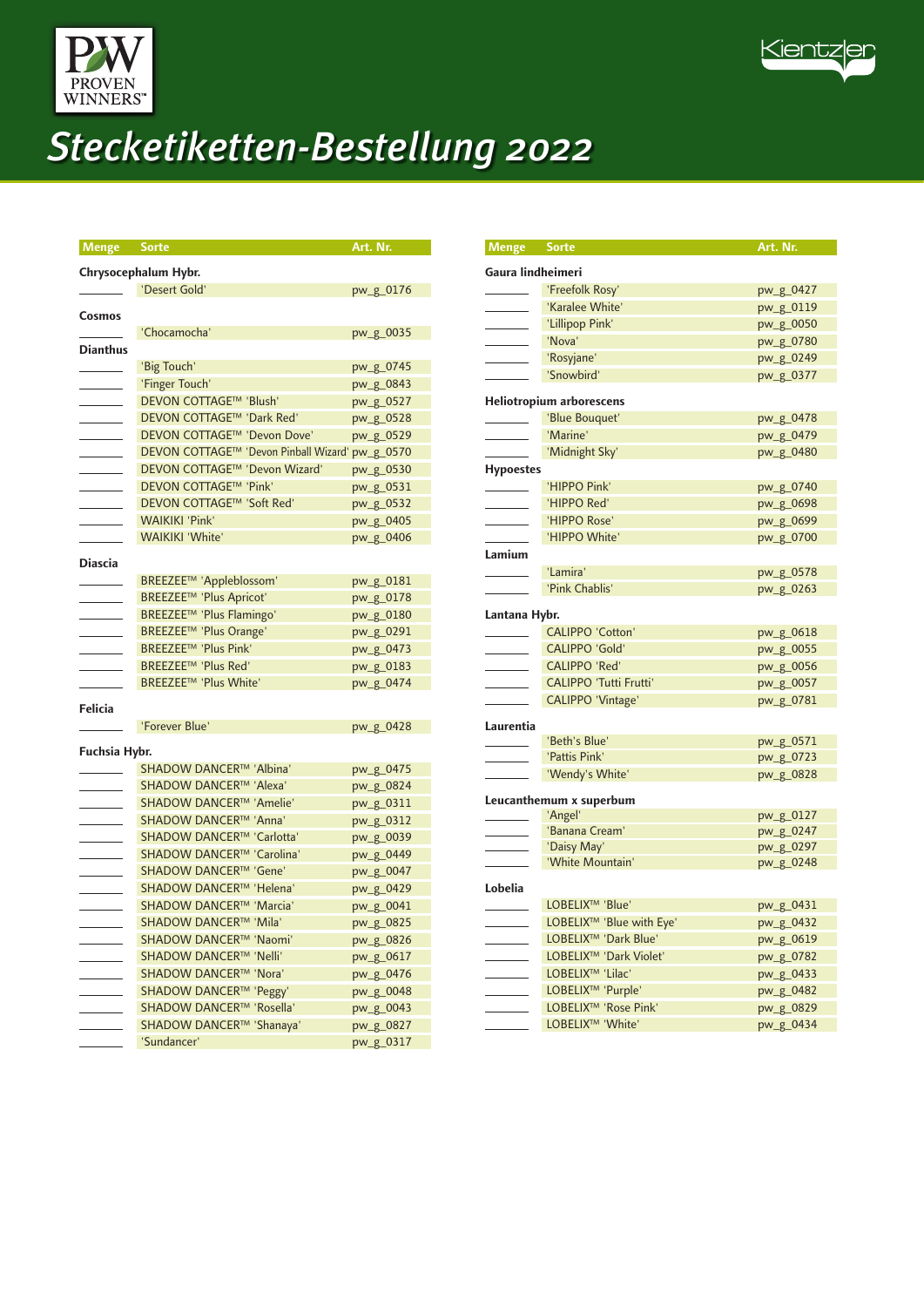



|                 | <b>Menge Sorte</b>                                           | Art. Nr.               |
|-----------------|--------------------------------------------------------------|------------------------|
| Mecardonia      |                                                              |                        |
|                 | 'Golddust'                                                   | pw_g_0271              |
|                 | 'Magic Carpet Yellow'                                        | pw_g_0512              |
|                 |                                                              |                        |
| Nemesia Hybr.   |                                                              |                        |
|                 | KAROO <sup>™</sup> 'Dark Blue'                               | pw_g_0190              |
|                 | <b>KAROO™ 'Pink'</b>                                         | pw_g_0191              |
|                 | KAROO <sup>™</sup> 'White'                                   | pw_g_0195              |
| Oenothera Hybr. |                                                              |                        |
|                 | 'Lemon Drop'                                                 | pw_g_0202              |
| Oxalis Hybr.    |                                                              |                        |
|                 | 'Pink Pillow'                                                | pw_g_0205              |
|                 | 'White Pillow'                                               | pw_g_0206              |
|                 | XALIS <sup>™</sup> 'Burgundy Wine'                           | pw_g_0204              |
|                 |                                                              |                        |
| Petchoa         |                                                              |                        |
|                 | BeautiCal™ 'Bordeaux'                                        | pw_g_0714              |
|                 | BeautiCal™ 'Caramel Yellow'                                  | pw_g_0715              |
|                 | BeautiCal <sup>™</sup> 'Cinnamon'                            | pw_g_0716              |
|                 | BeautiCal™ 'French Vanilla'                                  | pw_g_0717              |
|                 | BeautiCal™ 'Sunray Pink'                                     | pw_g_0718              |
| Petunia Hybr.   |                                                              |                        |
|                 | 'Amarena Twist'                                              | pw_g_0556              |
|                 | 'Blue Picotee'                                               | pw_g_0631              |
|                 | 'Blueberry Burst'                                            | pw_g_0844              |
|                 | 'Blueberry Star'                                             | pw_g_0519              |
|                 | 'Bordeaux'                                                   | pw_g_0071              |
|                 | 'Cardinal Rim'                                               | pw_g_0728              |
|                 | 'Cassis Queen'                                               | pw_g_0684              |
|                 | 'Chocolina'                                                  | pw_g_0426              |
|                 | CONCHITA™ 'Blueberry Frost'                                  | pw_g_0207              |
|                 | 'Cranberry Blast'                                            | pw_g_0409              |
|                 | Duo 'Sternschnuppe'                                          | pw_g_0574              |
|                 | Duo 'Sternstunde'                                            | pw_g_0622              |
|                 | <b>KUYAMBA 'Light Purple'</b><br><b>KUYAMBA 'Lilac Blue'</b> | pw_g_0830              |
|                 | <b>KUYAMBA 'Pink'</b>                                        | pw_g_0831              |
|                 | KUYAMBA 'Pink Vein'                                          | pw_g_0832              |
|                 | KUYAMBA 'Red'                                                | pw_g_0833<br>pw_g_0834 |
|                 | <b>KUYAMBA 'White'</b>                                       | pw_g_0835              |
|                 | 'Mango Madness'                                              | pw_g_0729              |
|                 | 'Mayberry Blast'                                             | pw_g_0730              |
|                 | 'Merlot'                                                     | pw_g_0138              |
|                 | <b>MINI STAR 'Violet'</b>                                    | pw_g_0525              |
|                 | MINI VISTA 'Hot Pink'                                        | pw_g_0784              |
|                 | MINI VISTA 'Pink Star'                                       | pw_g_0524              |
|                 | MINI VISTA 'White'                                           | pw_g_0785              |
|                 | MINI VISTA 'Yellow'                                          | pw_g_0836              |
|                 | 'Pricilla Pro'                                               | pw_g_0845              |

| Menge                                                                                                                                                                                                                                                                                                                                                                                                                | <b>Sorte</b>                       | Art. Nr.               |
|----------------------------------------------------------------------------------------------------------------------------------------------------------------------------------------------------------------------------------------------------------------------------------------------------------------------------------------------------------------------------------------------------------------------|------------------------------------|------------------------|
|                                                                                                                                                                                                                                                                                                                                                                                                                      |                                    |                        |
| <b>Contract Contract</b>                                                                                                                                                                                                                                                                                                                                                                                             | 'Purple Wheel'<br>'Pure Raspberry' | pw_g_0846              |
| <b>Contract Contract</b>                                                                                                                                                                                                                                                                                                                                                                                             | 'Raspberry Star'                   | pw_g_0685<br>pw_g_0562 |
| $\sim$                                                                                                                                                                                                                                                                                                                                                                                                               | 'Red Wheel'                        | pw_g_0847              |
| <b>Contract Contract Contract</b>                                                                                                                                                                                                                                                                                                                                                                                    | 'Royal Lace'                       | pw_g_0848              |
| $\overline{\phantom{a}}$                                                                                                                                                                                                                                                                                                                                                                                             | 'Sangria Star'                     | pw_g_0686              |
| $\overline{\phantom{a}}$                                                                                                                                                                                                                                                                                                                                                                                             | 'Sugar Candy'                      | pw_g_0731              |
|                                                                                                                                                                                                                                                                                                                                                                                                                      | Petunia 'Sugar Plum'               | pw_g_0623              |
|                                                                                                                                                                                                                                                                                                                                                                                                                      | <b>VERANDA 'Dark Blue'</b>         | pw_g_0082              |
|                                                                                                                                                                                                                                                                                                                                                                                                                      | <b>VERANDA 'Hot Pink'</b>          | pw_g_0083              |
|                                                                                                                                                                                                                                                                                                                                                                                                                      | <b>VERANDA 'Little Pricasso'</b>   | pw_g_0837              |
|                                                                                                                                                                                                                                                                                                                                                                                                                      | <b>VERANDA 'Neon'</b>              | pw_g_0139              |
| $\mathcal{L}^{\text{max}}$ and $\mathcal{L}^{\text{max}}$                                                                                                                                                                                                                                                                                                                                                            | <b>VERANDA 'Orchid'</b>            | pw_g_0085              |
|                                                                                                                                                                                                                                                                                                                                                                                                                      | <b>VERANDA 'Pink Morn'</b>         | pw_g_0741              |
| $\mathcal{L}^{\text{max}}$ , and $\mathcal{L}^{\text{max}}$                                                                                                                                                                                                                                                                                                                                                          | <b>VERANDA 'Purple'</b>            | pw_g_0526              |
|                                                                                                                                                                                                                                                                                                                                                                                                                      | <b>VERANDA 'Rose Vein'</b>         | pw_g_0087              |
|                                                                                                                                                                                                                                                                                                                                                                                                                      | <b>VERANDA 'Salmon'</b>            | pw_g_0088              |
|                                                                                                                                                                                                                                                                                                                                                                                                                      | <b>VERANDA 'Scarlet'</b>           | pw_g_0089              |
| $\label{eq:2} \frac{1}{2} \int_{\mathbb{R}^3} \frac{1}{\sqrt{2}} \, \frac{1}{\sqrt{2}} \, \frac{1}{\sqrt{2}} \, \frac{1}{\sqrt{2}} \, \frac{1}{\sqrt{2}} \, \frac{1}{\sqrt{2}} \, \frac{1}{\sqrt{2}} \, \frac{1}{\sqrt{2}} \, \frac{1}{\sqrt{2}} \, \frac{1}{\sqrt{2}} \, \frac{1}{\sqrt{2}} \, \frac{1}{\sqrt{2}} \, \frac{1}{\sqrt{2}} \, \frac{1}{\sqrt{2}} \, \frac{1}{\sqrt{2}} \, \frac{1}{\sqrt{2}} \, \frac$ | <b>VERANDA 'White'</b>             | pw_g_0090              |
|                                                                                                                                                                                                                                                                                                                                                                                                                      | <b>VERANDA 'Yellow'</b>            | pw_g_0091              |
| $\sim$ $\sim$                                                                                                                                                                                                                                                                                                                                                                                                        | VISTA 'Bubblegum'                  | pw_g_0786              |
|                                                                                                                                                                                                                                                                                                                                                                                                                      | <b>VISTA 'Fuchsia'</b>             | pw_g_0787              |
|                                                                                                                                                                                                                                                                                                                                                                                                                      | <b>VISTA 'Paradise'</b>            | pw_g_0788              |
|                                                                                                                                                                                                                                                                                                                                                                                                                      | 'VISTA 'Silverberry'               | pw_g_0789              |
|                                                                                                                                                                                                                                                                                                                                                                                                                      |                                    |                        |
| Salvia                                                                                                                                                                                                                                                                                                                                                                                                               |                                    |                        |
|                                                                                                                                                                                                                                                                                                                                                                                                                      | 'Midnight Candle'                  | pw_g_0342              |
| Sanvitalia Hybr.                                                                                                                                                                                                                                                                                                                                                                                                     |                                    |                        |
|                                                                                                                                                                                                                                                                                                                                                                                                                      | 'Bambini'                          | pw_g_0386              |
|                                                                                                                                                                                                                                                                                                                                                                                                                      | 'Goldbini'                         | pw_g_0687              |
|                                                                                                                                                                                                                                                                                                                                                                                                                      | 'Minibini'                         | pw_g_0483              |
|                                                                                                                                                                                                                                                                                                                                                                                                                      | 'Powerbini'                        | pw_g_0368              |
|                                                                                                                                                                                                                                                                                                                                                                                                                      | 'Starbini'                         | pw_g_0096              |
|                                                                                                                                                                                                                                                                                                                                                                                                                      | 'Superbini'                        | pw_g_0098              |
| Scaevola                                                                                                                                                                                                                                                                                                                                                                                                             |                                    |                        |
|                                                                                                                                                                                                                                                                                                                                                                                                                      | 'Saphira'                          | pw_g_0496              |
|                                                                                                                                                                                                                                                                                                                                                                                                                      |                                    |                        |
| Sutera Hybr.                                                                                                                                                                                                                                                                                                                                                                                                         |                                    |                        |
|                                                                                                                                                                                                                                                                                                                                                                                                                      | 'Big White'<br>'Everest Blue'      | pw_g_0145              |
|                                                                                                                                                                                                                                                                                                                                                                                                                      | 'Everest Cherry Blossom'           | pw_g_0100              |
|                                                                                                                                                                                                                                                                                                                                                                                                                      | 'Everest Dark Blue'                | pw_g_0484              |
|                                                                                                                                                                                                                                                                                                                                                                                                                      | 'Everest Ice'                      | pw_g_0485<br>pw_g_0439 |
|                                                                                                                                                                                                                                                                                                                                                                                                                      | 'Everest Pink'                     |                        |
|                                                                                                                                                                                                                                                                                                                                                                                                                      | 'Everest White Yeti'               | pw_g_0387<br>pw_g_0742 |
|                                                                                                                                                                                                                                                                                                                                                                                                                      |                                    |                        |
| <b>Tagetes</b>                                                                                                                                                                                                                                                                                                                                                                                                       |                                    |                        |
|                                                                                                                                                                                                                                                                                                                                                                                                                      | 'Gold Medal'                       | pw_g_0332              |
| TrioMio                                                                                                                                                                                                                                                                                                                                                                                                              |                                    |                        |
|                                                                                                                                                                                                                                                                                                                                                                                                                      | BeautiCal™ 'Bonfire'               | pw_g_0746              |
|                                                                                                                                                                                                                                                                                                                                                                                                                      | BeautiCal™ 'Magic'                 | pw_g_0747              |
|                                                                                                                                                                                                                                                                                                                                                                                                                      |                                    |                        |